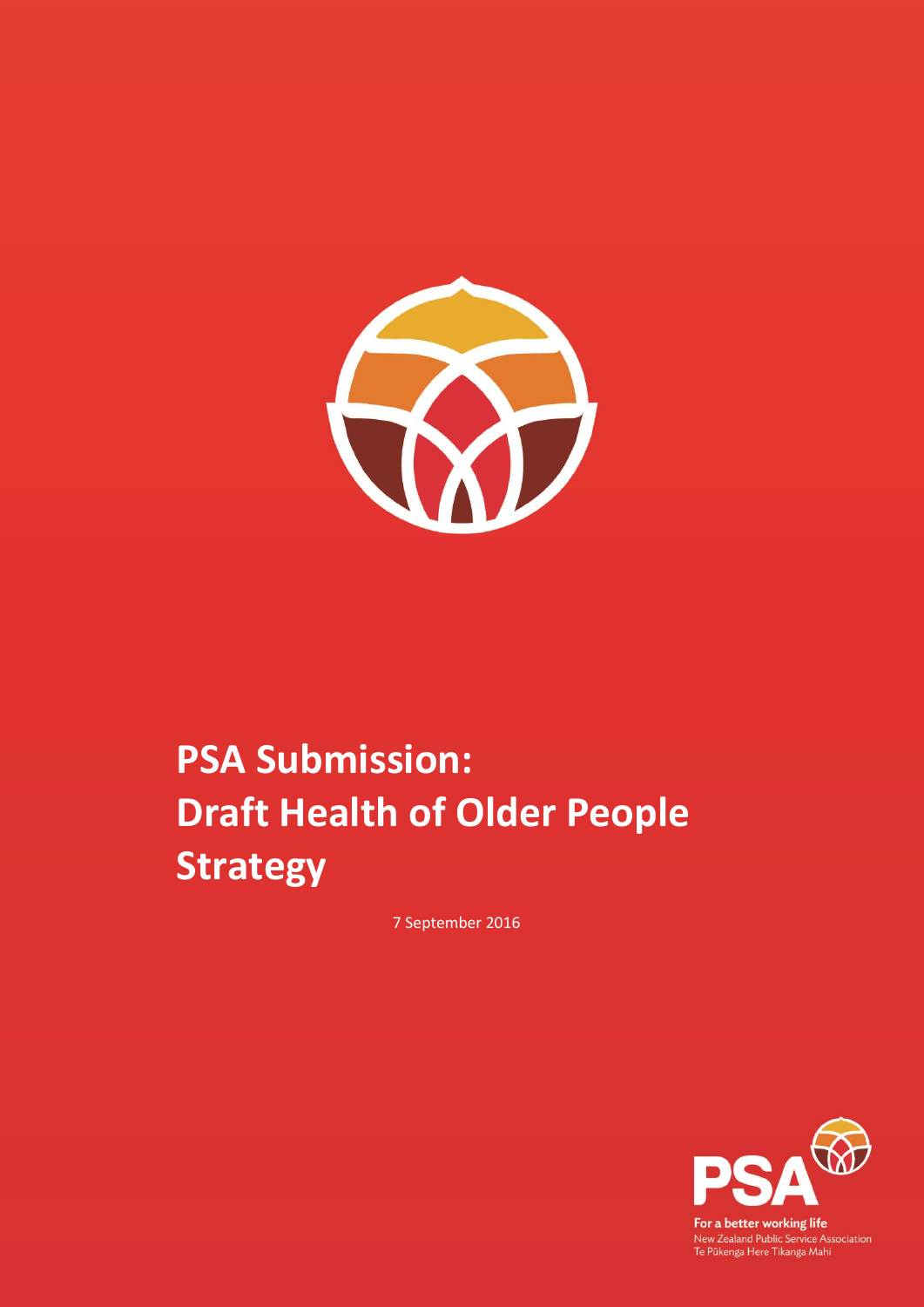

For further information, please contact:

Dairne Grant Policy Advisor New Zealand Public Service Association PO Box 3817 Wellington 6140

Email: [dairne.grant@psa.org.nz](mailto:dairne.grant@psa.org.nz)



For a better working life New Zealand Public Service Association<br>Te Pukenga Here Tikanga Mahi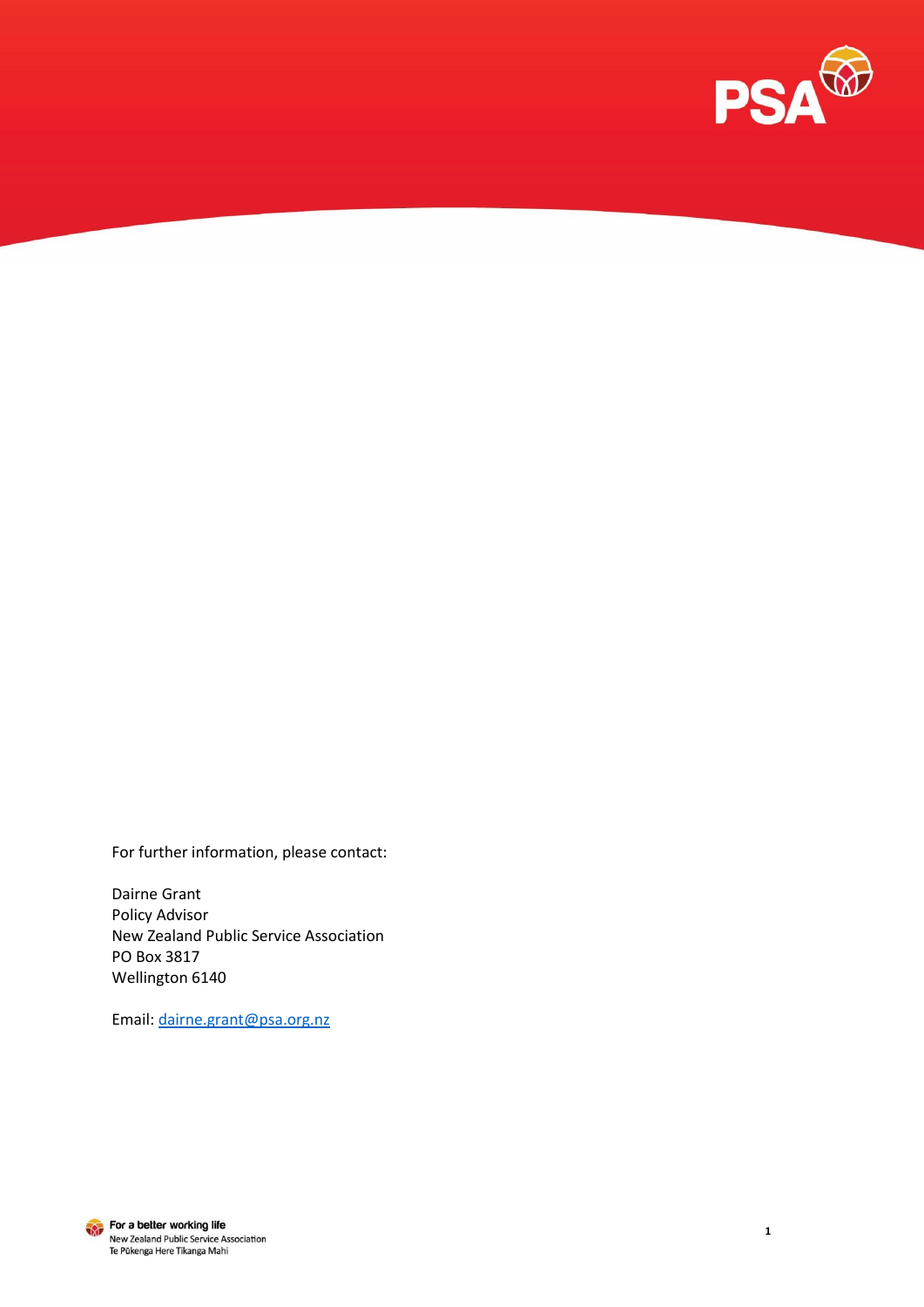# **PSA Submission: Draft Health of Older People Strategy**

#### 7 September 2016

## **Introduction**

*Who we are* The New Zealand Public Service Association: Te Pūkenga Here Tikanga Mahi (PSA) is the largest trade union in New Zealand, representing 62,000 members who are taxpayers and users of the health system. We are a democratic organisation with members in the public service, the wider state sector (the district health boards, crown research institutes and other crown entities, state owned enterprises, local government, tertiary education institutions and non-governmental organisations working in the health, social services and community sectors.

*Our membership* Of these members, around 17,000 work for DHBs as allied health, mental health and public health professionals and support workers, and as administration and clerical support. We also have around 6,000 members who work in community-based public services, providing home support to elderly and disabled people, providing mental health and drug and alcohol services, and residential disability support services. They are employed by not-for-profit and private providers who are funded through contracts to DHBs and, in some cases, directly by the Ministry of Health.

> Through the New Zealand Council of Trade Unions: Te Kauae Kaimahi, we work closely with other affiliated health sector unions on matters of common interest. We are an associate member of AHANZ, the peak body for allied health professional associations, and maintain close links with organisations and consumer groups in disability, home support and mental health. We participate in the Health Sector Relationship Agreement and the National Bipartite Action Group, which are national health forums.

*Submission structure* We note that the draft strategy's structure reflects its five proposed objectives, and that the five themes<sup>1</sup> of the New Zealand Health Strategy are woven throughout the section on each objective. This submission is structured around the themes of the New Zealand Health Strategy to avoid the repetition that would arise from commenting on each theme for each objective.

The submission starts with general comments, then discusses each theme,

<sup>&</sup>lt;sup>1</sup> The five themes of the New Zealand Health Strategy: People Powered, Closer to Home, Value and High Performance, One Team, Smart System.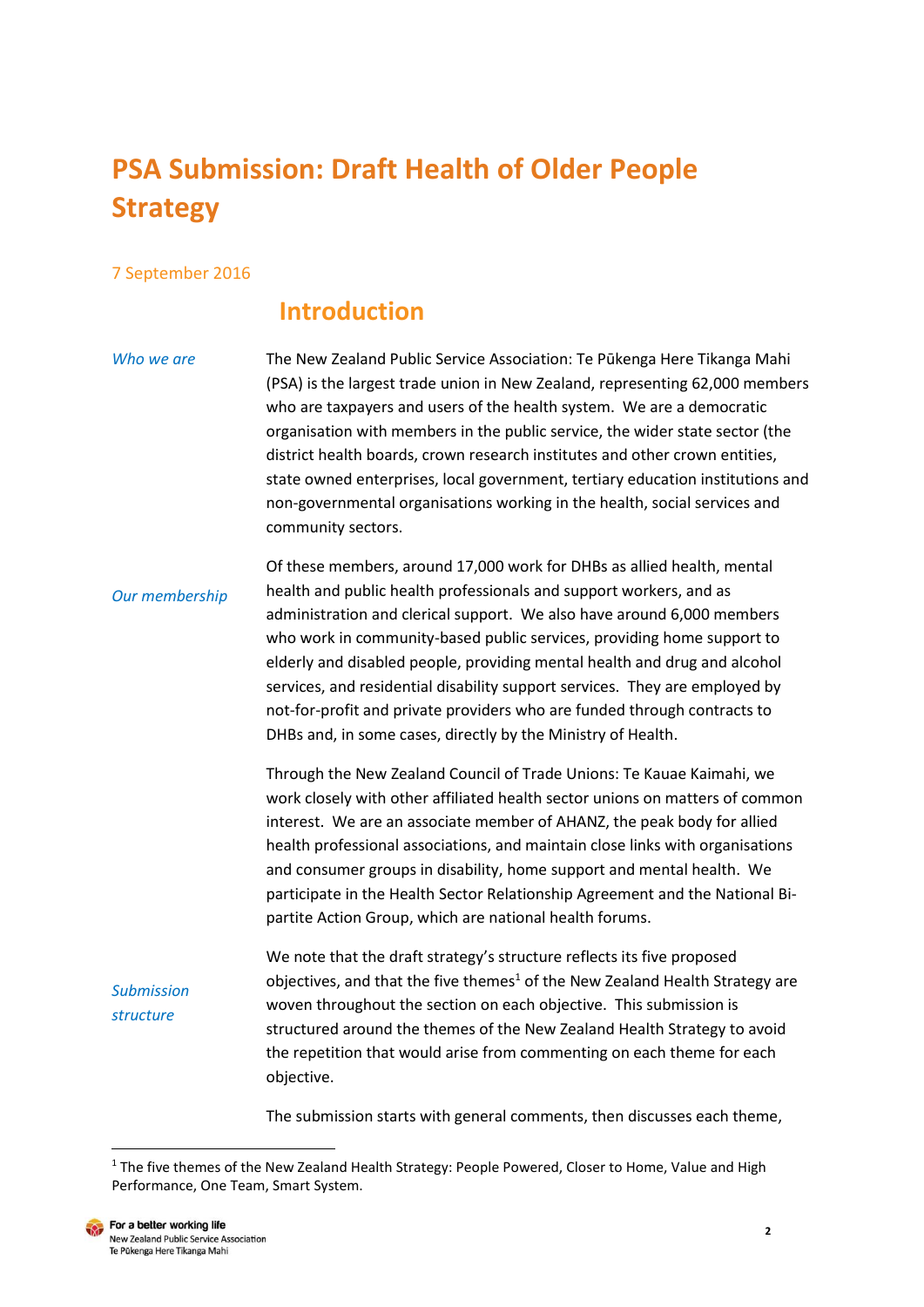and finally provides specific comments on some of the proposed actions.

# **General comments**

The document acknowledges that it is intended to provide overarching direction for the system for 2016-2026, and proposes actions to support the achievement of the strategy.

The strategy takes a life course approach, which is reflected in the proposed the vision and objectives.

The proposed vision is, "Older people live well, age well and have a respectful end of life in age-friendly communities.

The proposed five objectives are:

- Healthy ageing
- Acute and restorative care
- Living well with long-term conditions
- Support for people with and complex needs
- Respectful end of life.

*The strategy lacks detail …* The themes from the New Zealand Health Strategy are woven into these five objectives.

> All of which is useful and we can in principle agree, but there is a worrying lack of detail and specificity about many of the actions, and how the desired objectives will be achieved. Many of the actions are at a high-level.

*… in particular, on funding issues*

The proposed strategy does not deal with the issue that, in real terms, the health budget has been underfunded by around \$1.2 billion since 2009/10 according to research undertaken by the CTU and ASMS, and this is a conservative estimate<sup>2</sup>. There is no acknowledgement of this shortfall, just an assumption that the funds must be stretched even further. We do, of course, support getting value for money and better performance but continued underfunding is not the answer.

This does not give us confidence, especially when the challenges section notes the growing health needs arising from our ageing population and the growing complexity of need.

There is considerable vagueness about the "investment approach"' and what this will actually mean in practice and what the likely impacts on current

<sup>2</sup> <http://union.org.nz/sites/union.org.nz/files/Did-the-Budget-provide-enough-for-Health-2016.pdf>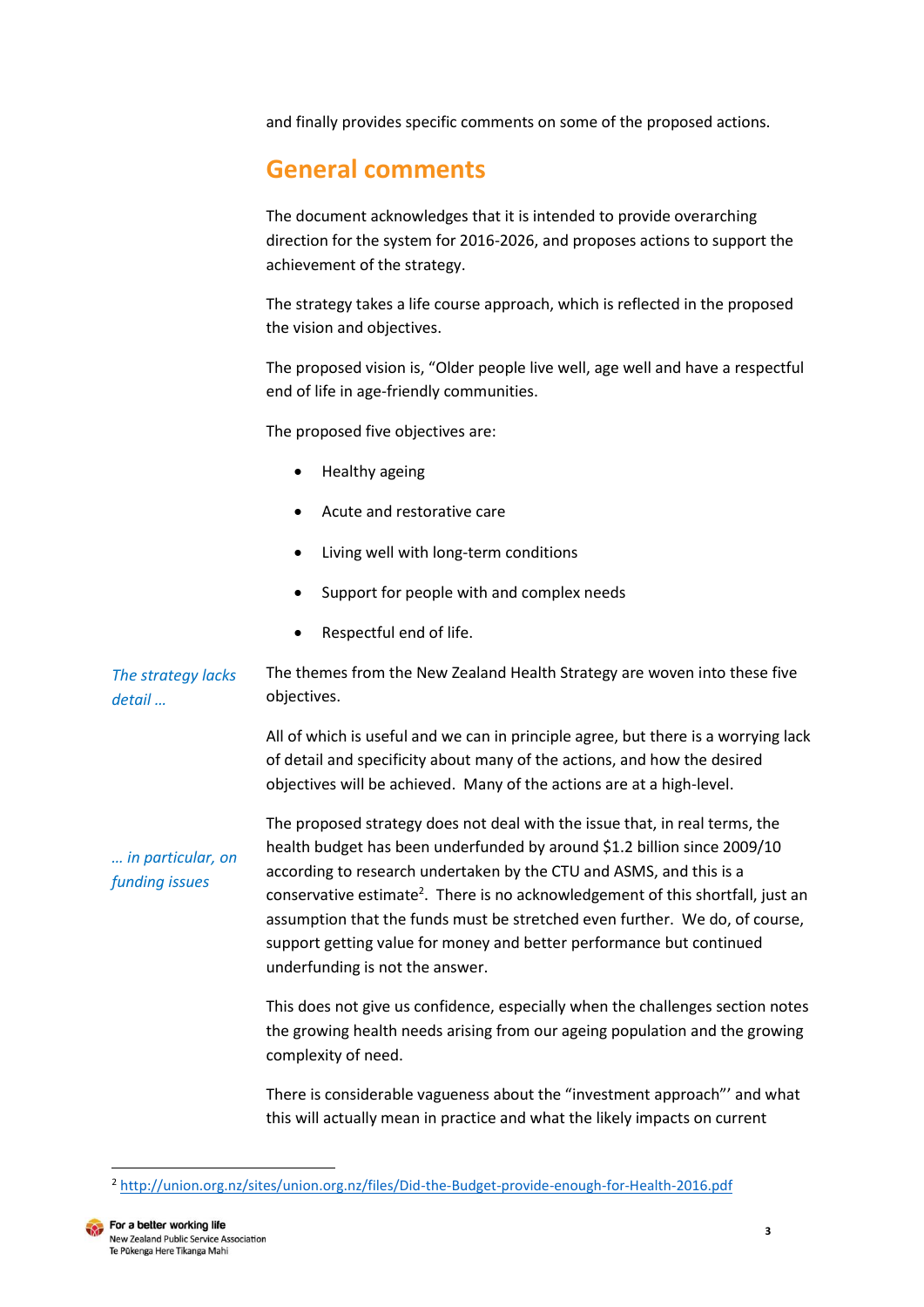#### *… what the investment approach means in practice is unclear*

funding arrangements will be. We would be concerned if it is a narrow focus on cost reduction, with the hope that better health, economic and social outcome will eventuate; or if it is about managing risk by shifting it to contracted providers and the voluntary sector.

The reviews commissioned by the Director-General of Health on Capability and Capacity and Funding had plenty to say about funding issues, and recommendations, but very little has been carried through to the draft strategy. The funding review commissioned to support the New Zealand Health Strategy was clear about the proposed direction, and envisaged a greatly increased role for the private sector in competition with DHBs for contestable funding. The private sector will not be interested in the difficult and intractable issues; they will cherry pick the easier and more profitable services, reinforcing health inequities.

*… and fails to state how a fragmented sector will be brought together in an effective system*

We have a highly fragmented health system with 20 DHBs and hundreds of NGO and private providers, including PHOs. Having all these elements functioning as a coordinated and aligned health system will be necessary to support the achievement of the strategy's objectives, but the strategy and actions do not provide any concrete or specific information about how this will come about.

*Workforce*

In general we agree with the challenges and opportunities, but there are some gaps. The paragraph on page10 on Workforce Development needs to identify the challenge of ensuring we recognise the contribution, and fully utilise, the skills of the entire workforce, not just doctors and nurses but also allied health, technicians, home and community support workers, clerical and administrative support people who are integral to the 'one team' approach that is part of the strategy. This would reinforce the elements of the strategy that deal with workforce development. We comment in more detail on workforce issues throughout the submission

### **Themes**

#### People Powered

We support the focus on people as individuals, as co-producers and codesigners of their health and well-being, supported by informed choice. However, there are two assumptions that concern us in particular:

*There is a place for telehealth, but those unable to access it must not be left behind*

There is a heavy emphasis on telehealth and technologies, assuming that people will in future engage with health services through technology. There is no doubt that technology developments offer significant opportunities, and for some people this will provide benefits. But others will struggle; they will not be able to afford to buy and run the devices so will be disadvantaged vis-àvis the tech savvy, assertive and affluent sections of the population (who will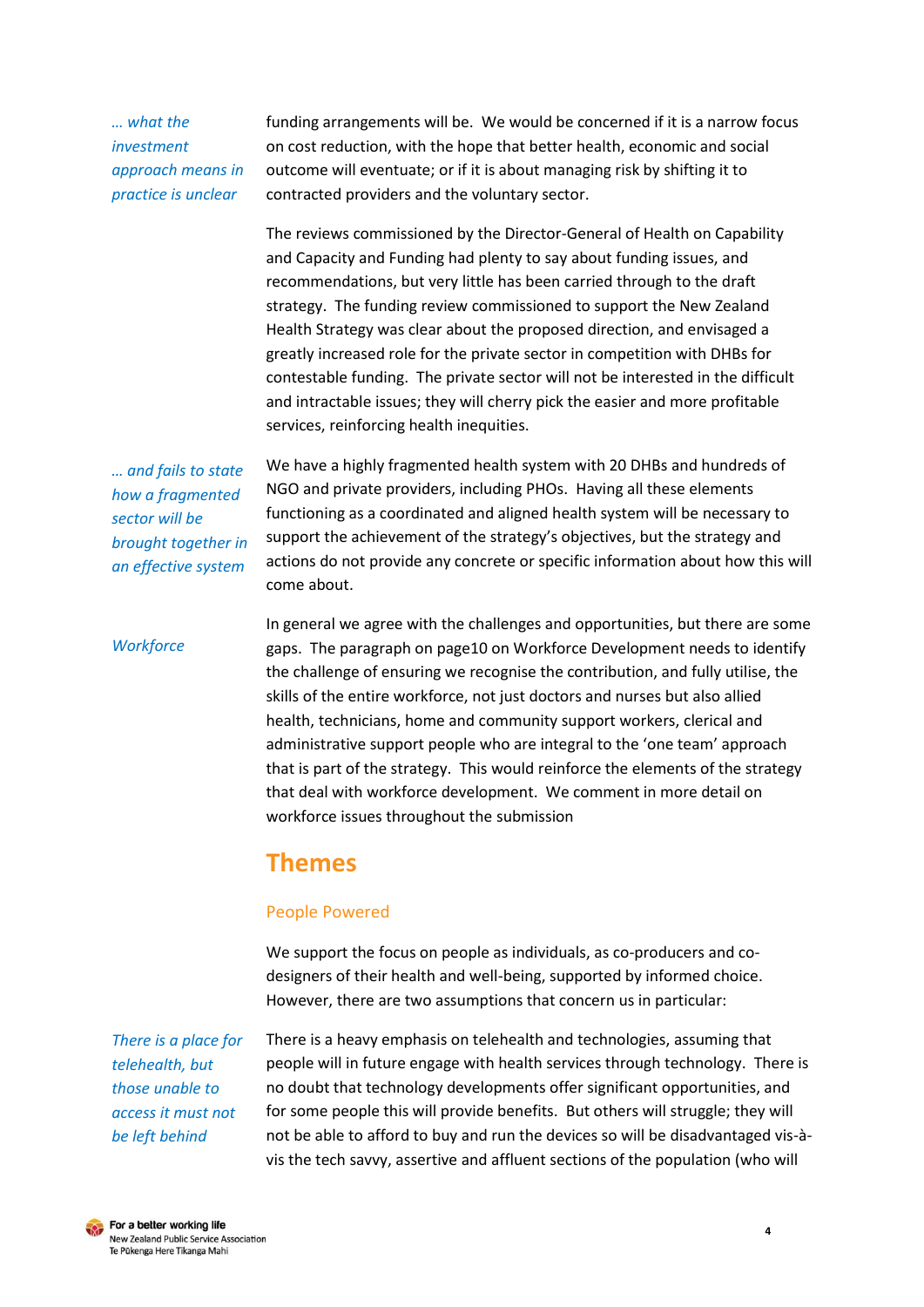be predominantly Pākehā). Others will be disadvantaged by their age and/or disability, so supports must be in place for them.

*Health workers must be trained and supported to use technology*

The other aspect of telehealth is the need to ensure that health practitioners are supported with up to date technology for their jobs, and are fully trained and supported in its use to maximise its benefits. Protocols to maintain the security of personal health information will be important.

Our members who work in home support have expressed concerns about technology being used for surveillance purposes. For example, GPS on cars or phones to track location and the time spent with a client.

*Individualised Funding must be backed up with good employment practice, preferably through providers*

Is it envisaged that individualised funding (IF) will be used to maximise people's choice and flexibility? IF is seen as one way forward for a people power centered system, and is currently used in the disability sector. It can enable people to gain a greater measure of personal independence, and direct their own services. Research<sup>3</sup> supports the proposal that it provides better outcomes for people with disability. For the PSA the concern with individualised funding is not with the concept or the ambition, but with the lack of consideration of the workforce required to provide independence for the person with disabilities. These concerns centre around employment relationships, wages and conditions, training and qualifications, and health and safety.

Under the New Zealand model of IF, many disabled people will directly employ their support staff. There is no doubt that many will be good employers, but generally small employers struggle with the capacity and capability to deal with employment matters well. From a worker perspective it is best that support workers under IF are employed by providers. This would provide them with greater employment security, access to training and health and safety support, and probably make it easier to ensure regular hours. We note the Australian Disability Insurance Scheme introduced in 2013 that serves as a useful model for offering choice to those needing support whilst supporting good employment practive - while there are some situations where workers are directly employed by the person with a disability, most are employed by a provider.

*The in between travel case shows the way forward for regularising the care and support workforce*

**.** 

Care and support work is often seen as 'women's work', done by family members, neighbours or friends and is not valued for the skills, knowledge and responsibilities that are required. Having a provider employ the worker means that there is more scope to negotiate fair wages and conditions that are consistent across the sector. There is a growing realisation that better

<sup>&</sup>lt;sup>3</sup> Karen R. Fisher, Ryan Gleeson, Robyn Edwards, Christiane Purcal, Tomasz Sitek, Brooke Dinning, Carmel Laragy, Lele D'Aegher and Denise Thompson, *Effectiveness of individual funding approaches for disability support,* Department of Families, Housing, Community Services and Indigenous Affairs, 2010 p. viii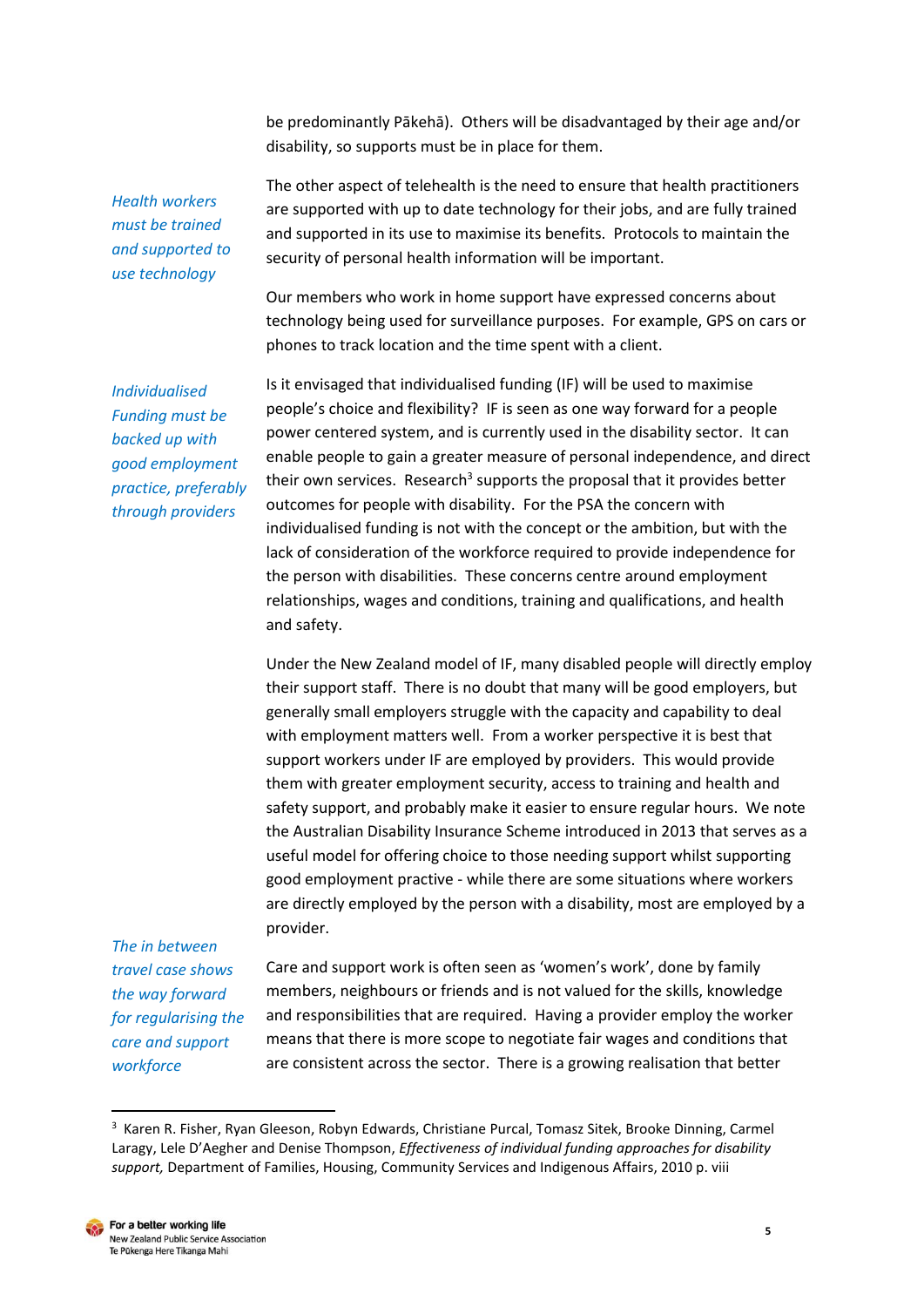training and higher level qualifications are required for the care and support workforce and this was part of the in-between travel case settlement reached by the PSA and the Ministry of Health, where work is now underway to regularise the workforce. The changes are significant and when achieved will ensure guaranteed hours for the majority of the workforce, paid training to enable support workers to gain level 3 qualifications, wages based on the required levels of training, and fair and safe workload allocations. This needs to be explicit in the strategy and actions, and needs to be funded.

Negotiations also underway as a result of the Kristine Bartlett equal pay case and all parties hope that a settlement can be reached soon. The PSA seeks recognition of the skills and equal for aged care residential and home support workers. This needs to be factored into the strategy and funded.

Workers must not bear the cost of greater flexibility in service delivery for older people. Our experience in the home and community care sector is that those workers, bear the cost of client flexibility. A client can cancel a scheduled visit by a support worker at very short notice, the provider is not funded for non-utilisation, and so the worker is not paid for the work they did not perform through no reason of their own. This can place significant financial pressure on that worker (and their families), who are already low paid with uncertain hours of work. The high degree of client choice has been a significant challenge in the regularisation of the workforce resulting from the in-between travel settlement. The lack of guaranteed hours of paid work also risks non-compliance with the new statutory provisions on employment standards.

#### Closer to Home

Again, we support this theme in general, and we know that it is what people and their families want. Members however have questions about equitable access for older people in rural and provincial areas, and it would be good to see more detail on how the strategy will ensure that they do not miss out. In effect this theme is a challenge to the DHBs about where services are best delivered and how they are configured.

Māori and Pacific peoples have a greater degree of health inequalities; and accessible and affordable community, primary and whanau services are important in supporting better outcomes. The strategy does acknowledge Māori and Pacific health as a priority, which we agree with. But again, the strategy is short on detail.

We have concerns about moves to further contracting out of services to community organisations. If this happens it must be balanced with measures to ensure that skills, specialisms and service quality are maintained. For example, one member from a remote area reported that emergency services are being run by aged care nurses, which may be adequate for low-level

*People in rural and remote areas must not be disadvantaged*

*More clarity is needed about how the Maori and Pacific peoples' health needs will be met* 

*Contracted services must maintain skills, specialisms and service quality*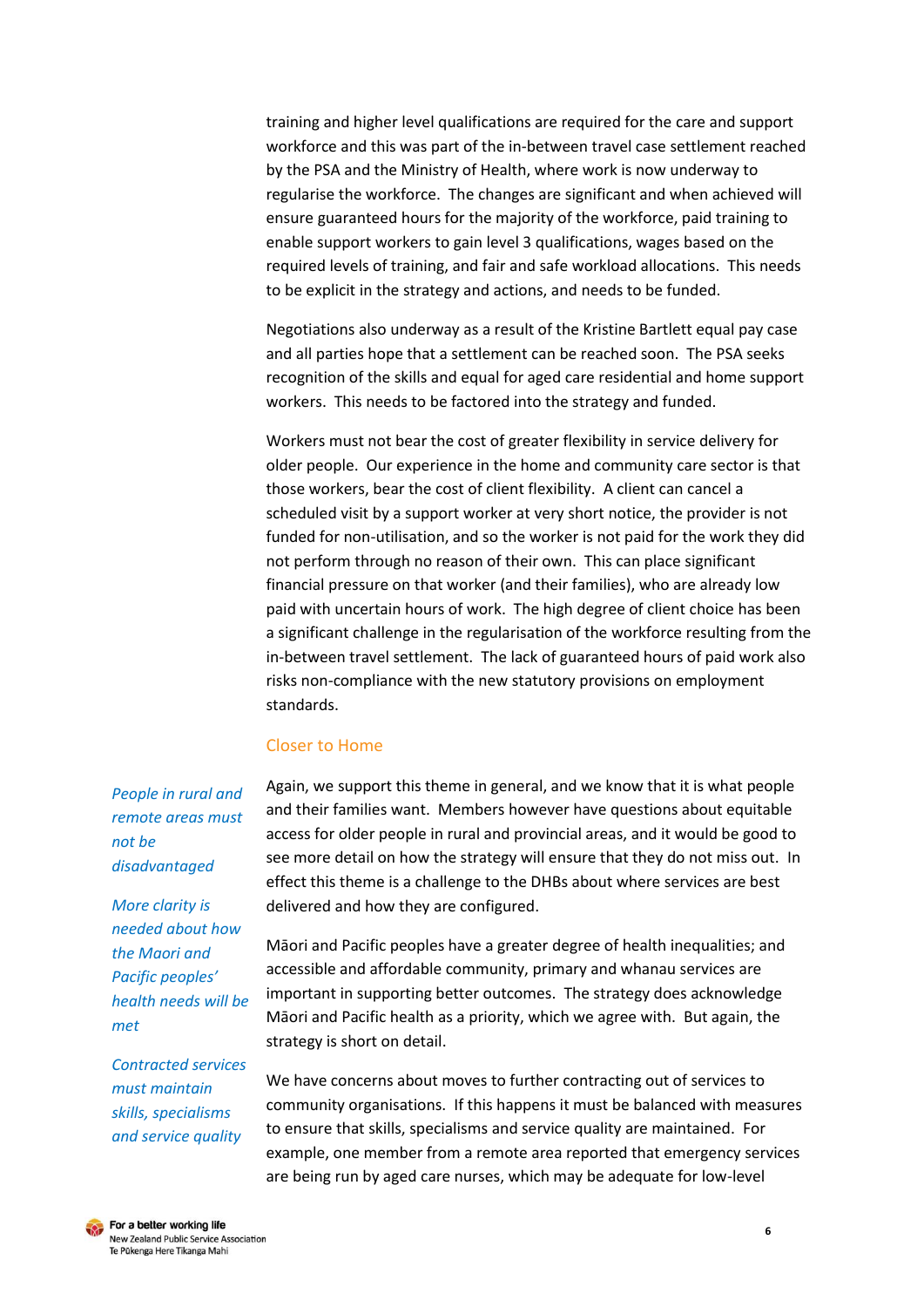emergencies but may well also carry risks for the public and for the health workers. The other issue in more contracted services is more fragmentation of services.

The PSA supports the aim of workforce capability and capacity in primary and community services to provide high-quality care as close to home as possible. However, the strategy needs to recognise the community services workforce requires training to raise qualification levels, equal pay and conditions, job security, and adequate health and safety. It must also be respected and valued for its important contribution to peoples' well-being and health, and not just seen as low-value 'women's work'.

*Health and safety is a real issue for our members*

In terms of health and safety, issues for our members include working alone, dealing with challenging (and sometimes violent) behaviours, dealing and lifting heavy clients. The drive towards community based care means that this will increase and will heighten the need for safe staffing levels. The strategy will need to ensure that workers have adequate and safe working conditions in the community/

Our comments above about telehealth are also pertinent to this theme.

#### Value and high performance

*Underfunding of \$1.2 billion since 2009 is ignored*

As noted above, the strategy does not deal with the issue that, in real terms, the health budget has been underfunded by around \$1.2 billion since 2009/10. There is no acknowledgement of this shortfall, just an assumption that the funds must be stretched even further. We do, of course, support getting value for money and better performance but continued underfunding is not the answer.

As they struggle with their own deficits, DHBs have consistently underfunded contracted providers through mechanisms such as increasing service levels within the same (or decreased) funding, or dropping services.

*Large scale private provider are becoming everbigger players, putting downward pressure on wage and service levels*

Given the emphasis in the draft strategy on the shift to primary and community services, it is crucial that any shift is properly funded. We note that, over time, community and NGO providers are often taken over by large, for-profit organisations with puts even more pressure on the wages and service levels. The experience of the residential aged care sector, where large scale foreign owned companies attracted by the guaranteed government funding have entered the New Zealand market, are germane here. The private sector is focused on maximising the return to its owners and shareholders; the risk to public value is that the government has to step in in case of service failure, as we have seen in the private prisons debacle with Serco.

To illustrate this point, our community public service members have many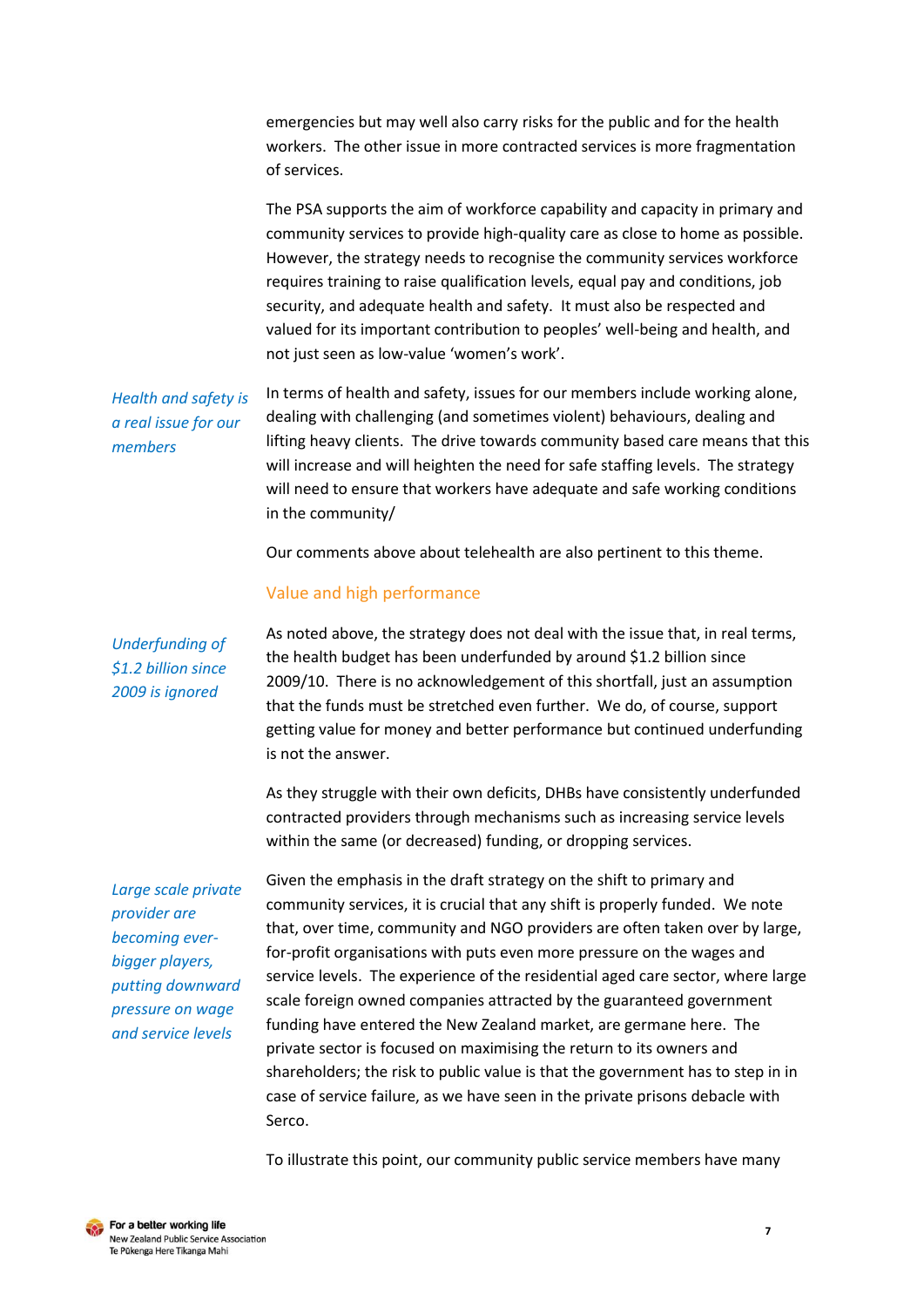*Do they leave the client's dishes in the sink?*

examples of provider management solutions to dealing with funding shortages: for example, a client who previously had an hour for home management being cut back to 45 minutes – ostensibly as part of the restoration model encouraging independence, but not taking into account the importance of the relationship with the client and the fact that the client may not be capable of some tasks. Should the worker leave the client with a tub full of dishes because the 45 minutes is up?

Members also point out times where one home support worker is expected to use a hoist on their own, where in a rest home or hospital situation, two workers would be assigned. Qualified workers are trained not to use hoists on their own. Not sending a second worker is a cost saving to the provider.

Our comments above about what the investment approach means in practice being unclear are also relevant here.

*PSA has experience of high performance work practices*

The PSA is also committed to high performing workplaces in both the community sector and the health sector with a view to creating a climate and culture where frontline workers, including those who might qualify as public entrepreneurs, can flourish. We have two principal objectives:

- Enabling PSA members to have good jobs, within a workplace culture of meaningful and substantive engagement of workers and their union with the employer on how the work is organised and carried out
- Supporting the delivery of high quality public services that provide value for money and good outcomes for New Zealanders.

A high performing workplace is one where our members can mobilise their knowledge to improve the efficiency and quality of services and embed positive and productive workplace relationships and practices with a view to creating sustainable services, sustainable jobs, and productive workplaces.

*Involving the workers who do the jobs, and harnessing their ideas is the way to deliver high performing services* The PSA believes that high performance workplaces can be achieved through a culture of engagement and collaboration by direct, meaningful and regular engagement with the workforce on all matters over which the workforce directly influences performance. This is essential for sustained high performance and for achieving the productivity gains that employers (and members) seek in a time of scarce resources. In the highly unionised public sector the union is central to improving productivity and innovation and the PSA wants to be involved.

*Sustainable Work Systems is the PSA's high performance programme*

For example, we have developed Sustainable Work Systems (SWS) as a programme for putting the high performance workplace agenda into practice. SWS sits within our wider agenda, and is an important and effective tool for realising high performance in workplaces where the conditions are right for it. We have a number of projects underway with employers to implement this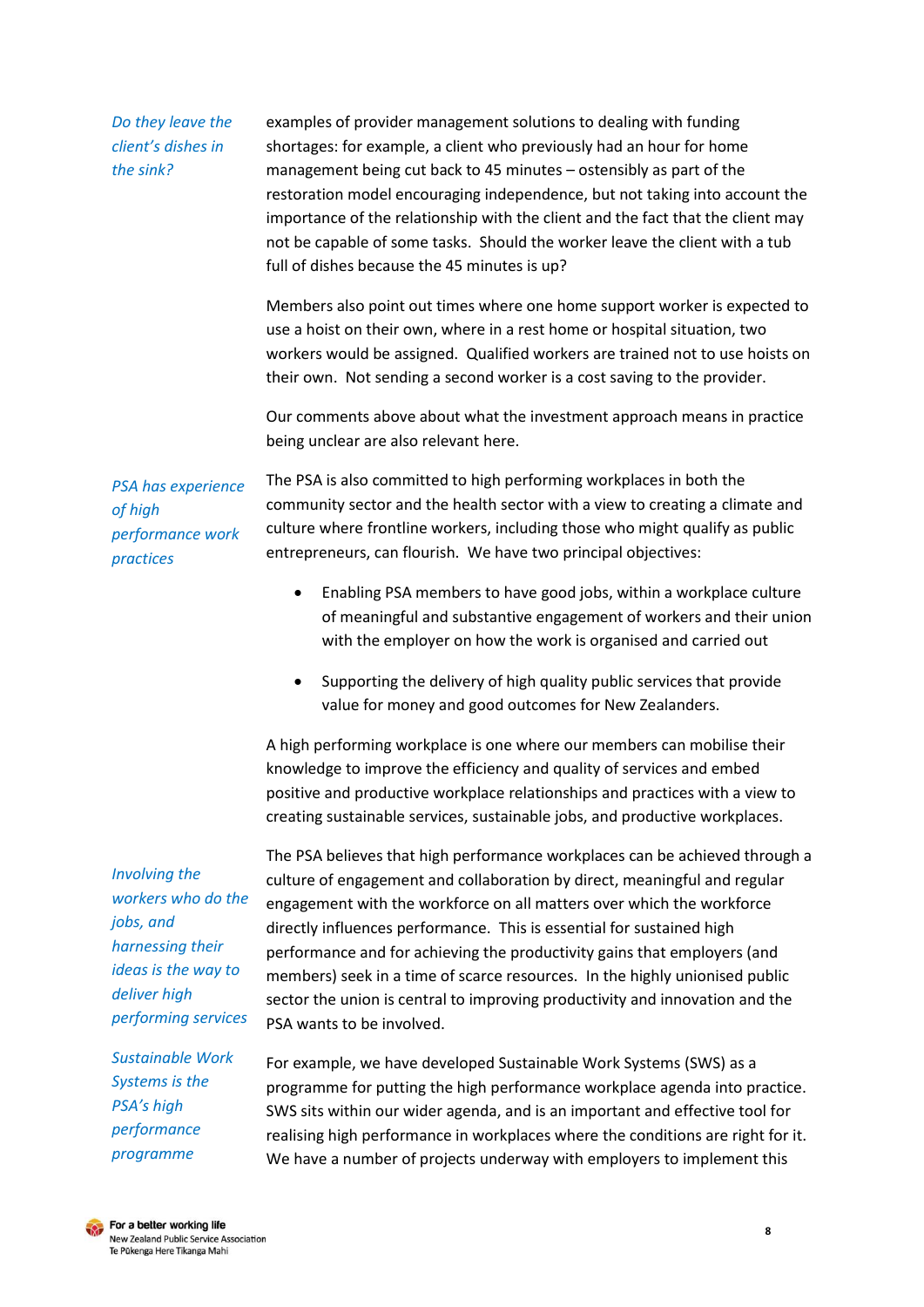programme. It has been running with bookers and schedulers at Bay of Plenty DHB since 2009, where the introduction of SWS reduced (and sustained) the time taken for scheduling acute appointments from 5 hours to 1.5 hours, significantly reduced the need to rebook appointments at short notice and allowed patients to choose their appointment times so that they are much more likely to turn up.

#### *Kaiser Permanente in the USA is a model*

We have visited Kaiser Permanente in the US, where the health company and a coalition of unions have a long-standing formal partnership based on a shared commitment to high performance through employee involvement<sup>4</sup>. This has delivered significant benefits and savings to the company, to the workers – and to their clients and patients. If the government is serious about high performance, it needs to work with unions to promote and participate in such approaches.

#### One team

*The one team approach must value and use the skills of all health workers*

Our members support the principle of working together in local teams and across the system. However, there is a real problem about how the clinical professions view the contribution of the full range of health workers. Allied health and technical workers need to be seen as integral and equal participants in multi-disciplinary care teams; and clerical and administrative workers and home support workers need to have their roles and ideas respected and valued.

This theme has a focus on workforce development, including the skills necessary for integrated care. We support this, and expect that unions will be fully involved in implementation. Adequate support for training and qualifications must be part of this. There must be a clear understanding – from all parties – that the health workforce is wider than the clinical workforce, and includes the non-regulated workforce which is a key component of 'closer to home'. This should be more explicit in the strategy, as well as the role of unions in supporting workforce development.

#### Smart System

*Data systems must be designed around people*

*The challenge of integrating systems must not be underestimated*

Much is made throughout the document about the need to improve data analytics and collection, as well as the transformative potential of technology. However, the systems need to be designed around people – both clients and service users and the staff who use and operate them. We have made points above about the currently fragmented DHB / provider system and this is starkly shown up in the proliferation of incompatible IT systems.

For example, Health Benefits Ltd (HBL) was set up to deliver national programmes for 'back office' shared services between DHBs, including IT

<sup>4</sup> [http://www.lmpartnership.org/sites/default/files/2012\\_national\\_agreement.pdf](http://www.lmpartnership.org/sites/default/files/2012_national_agreement.pdf)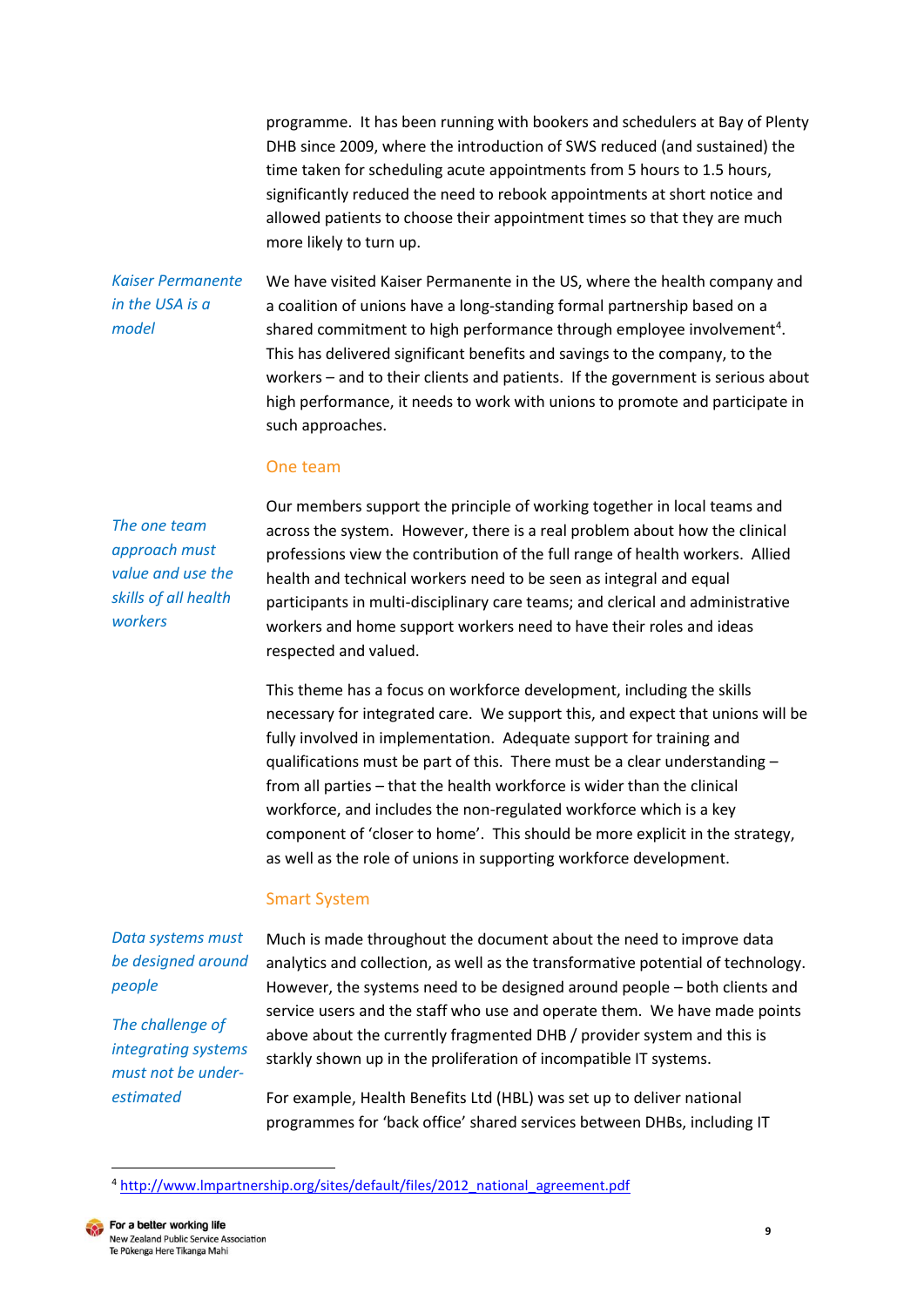procurement and integration. It failed to deliver, and was disestablished. The Auditor-General's report into HBL makes for salutary reading; she notes<sup>5</sup> that:

> *'The change required had been underestimated … The (IT) programme's goals were ambitious, requiring creating a single system that could replace 20 systems and different ways of operating. It appears that HBL underestimated the health sector's fragmentation. This made achieving the programme's objectives in the time allotted particularly challenging.'*

The strategy needs to be realistic about the challenges that must be overcome to deal with the fragmentation if it is to realise its objectives and supporting actions. The strategy also glosses over IT and capacity and capability deficits in NGOs and providers – if they are to be part of an integrated national information and data system, they will need considerable capacity and capability building, as well as training for staff.

*NGOs, and their workers, must be supported to develop IT capability* 

*Unions must be involved in the impact of technology on jobs* The draft strategy silent on the potential impact of technology on jobs and changed work practices. Good planning and communication with workers and their unions must be part of implementation, as well as ensuring that any changes to jobs are done with  $-$  and not to  $-$  the workers, so that they are supported into new areas of work and new roles as needed.

# **Proposed Actions**

Overall, the proposed actions are a curious mix of detailed, small-scale actions on one hand, and of large, high-level ambitions on the other; of what is currently happening and of what a desired future looks like; thereby making it difficult to comment. Specific comments on some of the actions are provided below:

#### Healthy ageing

The actions and body of the strategy need to be clearer that healthy ageing begins from birth, rather than from a particular age later in life. Healthy lifestyles and choices can maximise the chance of a person staying well for longer as they age.

#### Living well with long-term conditions

Please see our comments about the regularisation of the workforce and funding throughout the submission, especially pp. 5-7.

We support **Action 9: Ensure that those working with older people with longterm conditions have the training and support they require to deliver highquality, person centred care** in principle, but believe that the sub-actions are

<sup>&</sup>lt;sup>5</sup> Para4.12, p17. <http://oag.govt.nz/2015/inquiry-hbl/docs/health-benefits-ltd.pdf>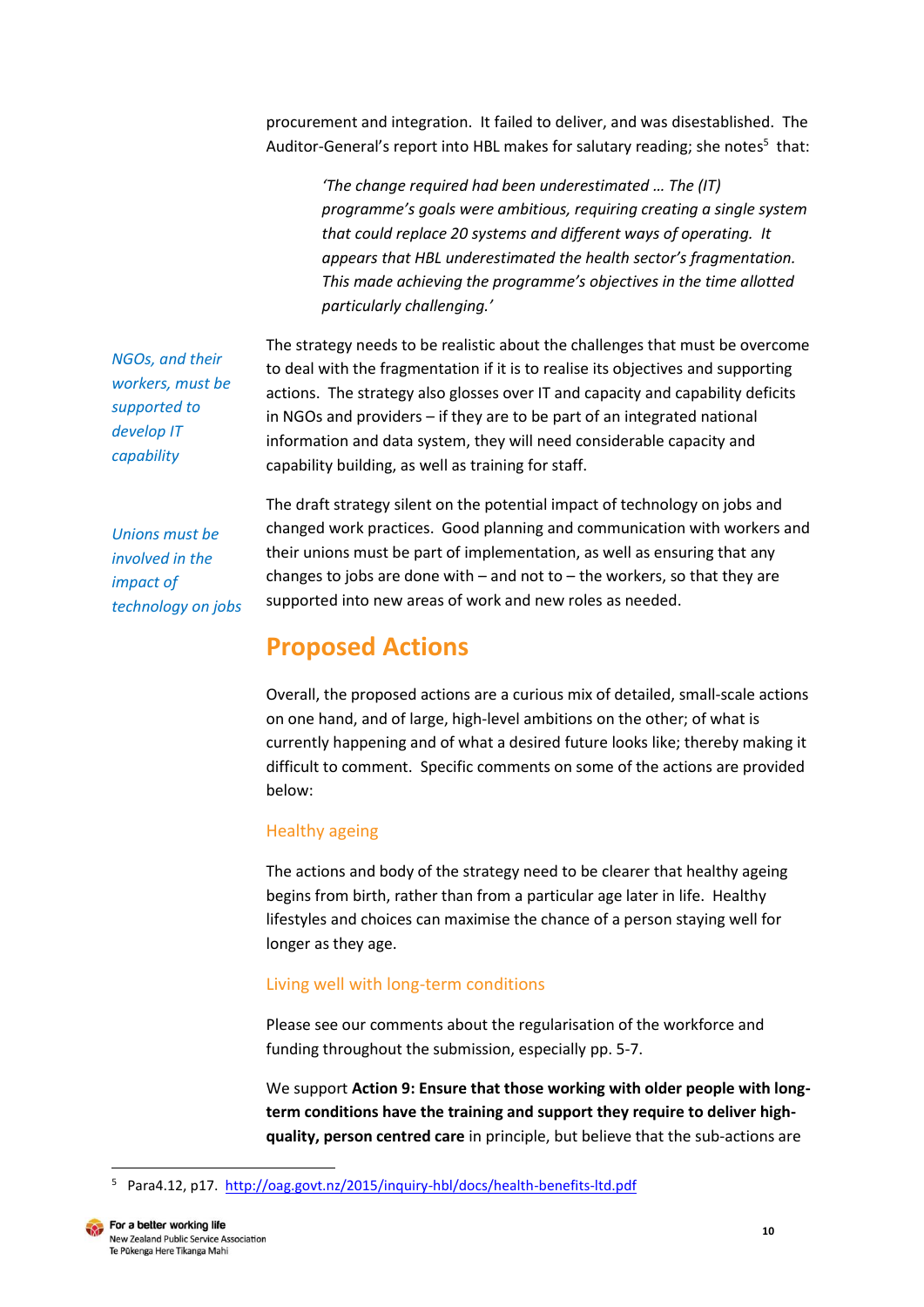at high level and lack specificity.

**Action 9a** refers to the regularisation of the kaiāwhina workforce in the home and community support services. Is this referring to the regularisation process occurring as a result of the in between travel case? If so please see our comments above (pp.5-7). Regularisation is significant and when achieved will ensure guaranteed hours for the majority of the workforce, paid training to enable support workers to gain level 3 qualifications, wages based on the required levels of training, and fair and safe workload allocations. This needs to be explicit in the strategy and actions, and needs to be funded.

If achieved, regularisation will go a long way to addressing some of the actions listed in this section concerning the capacity and capability of kaiāwhina workforce, recruitment and retention, and better skill utilisation. The home and community care sector has a high turnover, which is a cost to both worker and employers, and impacts on the quality of care to clients. The strategy must have retention measures, including equal pay (p.6), in place.

Other measures to support the achievement of these actions are the implementation of high performance work practices and employee engagement described at pp. 8-9 of the submission.

Many of the actions have either the Ministry of Health or DHBs listed as the leads. Unions and providers/employers must also be closely involved if these actions are to be successfully implemented.

#### **Action 11c: Develop commissioning and funding approaches for home and community support services that describe core aspects for national consistency, but allow for flexibility at the local level** –

Is this referring to individualised funding? If so, please see our comments on p.5. Or is this about a broad commissioning process or simply contracting out?

The PSA views commissioning as a broader strategic process to:

- Identify the broader social outcomes that need to be achieved
- Assess the needs of people in an area, with those people
- Design a service that will meet these needs and outcomes, and
- Deliver a service in a way that best meets these needs and outcomes

Commissioning is distinct from privatisation or contracting out, which is only one option when deciding on the best way to provide a service. There is much to be gained from a more strategic, integrated and long-term service design and implementation discipline that draws heavily on programme evaluation, ongoing service planning and cross-sector data, and emphasises the public